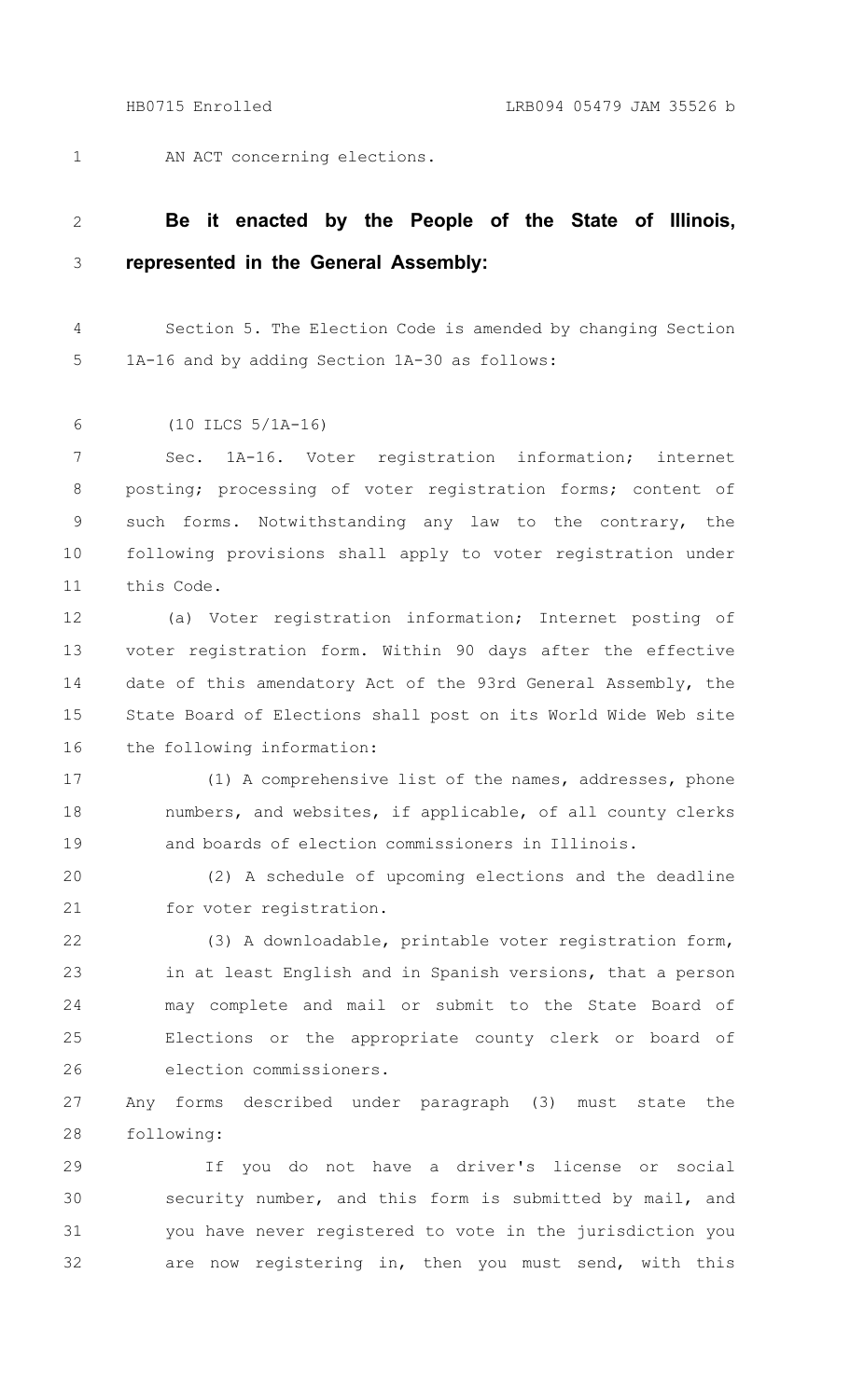application, either (i) a copy of a current and valid photo identification, or (ii) a copy of a current utility bill, bank statement, government check, paycheck, or other government document that shows the name and address of the voter. If you do not provide the information required above, then you will be required to provide election officials with either (i) or (ii) described above the first time you vote at a voting place or by absentee ballot. 1  $\mathcal{P}$ 3 4 5 6 7 8

(b) Acceptance of registration forms by the State Board of Elections and county clerks and board of election commissioners. The State Board of Elections, county clerks, and board of election commissioners shall accept all completed voter registration forms described in subsection (a)(3) of this Section and Section 1A-30 that are: 9 10 11 12 13 14

(1) postmarked on or before the day that voter registration is closed under the Election Code; 15 16

(2) not postmarked, but arrives no later than 5 days after the close of registration; 17 18

(3) submitted in person by a person using the form on or before the day that voter registration is closed under the Election Code; or 19 20 21

(4) submitted in person by a person who submits one or more forms on behalf of one or more persons who used the form on or before the day that voter registration is closed under the Election Code. 22 23 24 25

Upon the receipt of a registration form, the State Board of Elections shall mark the date on which the form was received and send the form via first class mail to the appropriate county clerk or board of election commissioners, as the case may be, within 2 business days based upon the home address of the person submitting the registration form. The county clerk and board of election commissioners shall accept and process any form received from the State Board of Elections. 26 27 28 29 30 31 32 33

(c) Processing of registration forms by county clerks and boards of election commissioners. The county clerk or board of election commissioners shall promulgate procedures for 34 35 36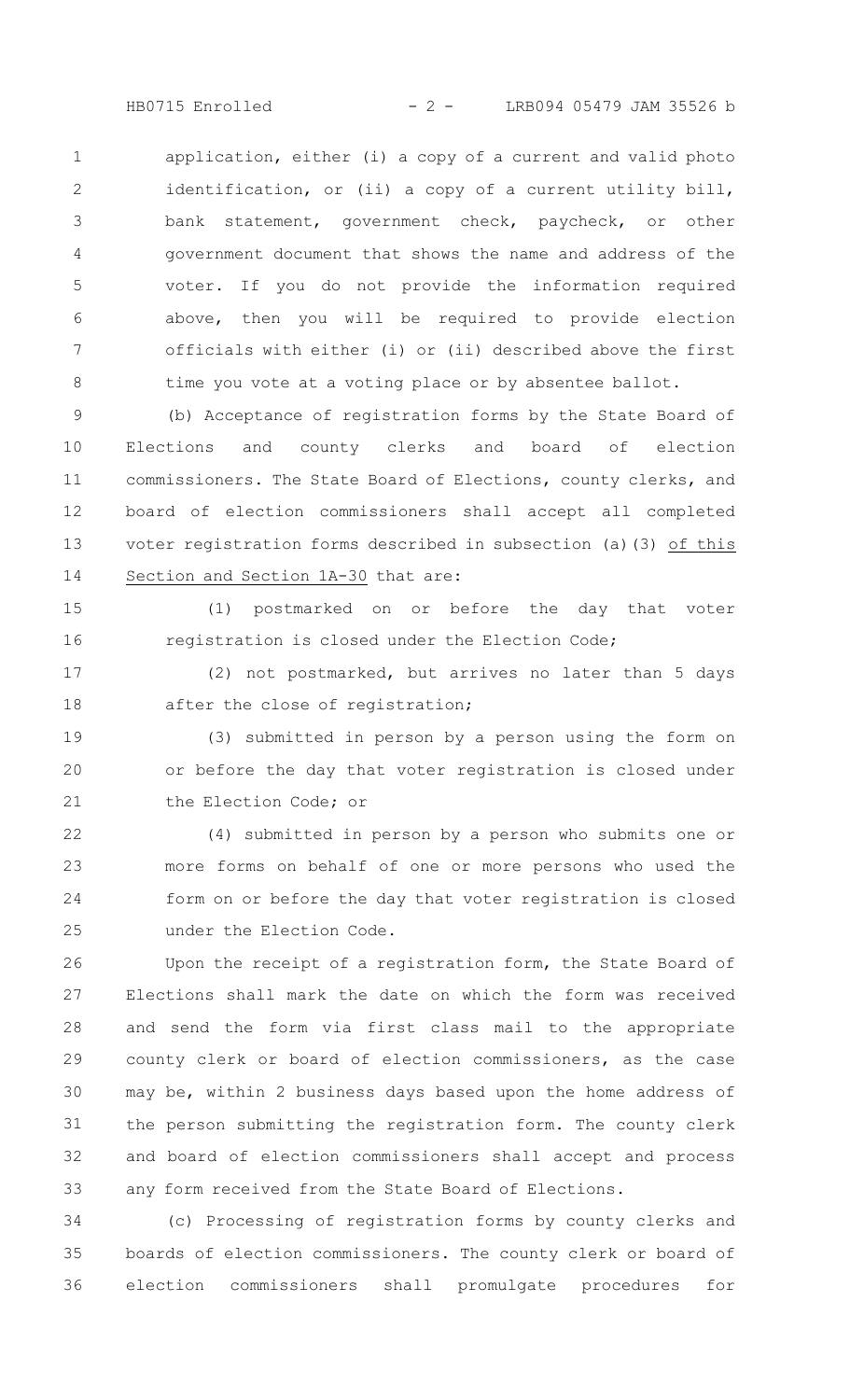processing the voter registration form. (d) Contents of the voter registration form. The State Board shall create a voter registration form, which must contain the following content: (1) Instructions for completing the form. (2) A summary of the qualifications to register to vote in Illinois. (3) Instructions for mailing in or submitting the form in person. (4) The phone number for the State Board of Elections should a person submitting the form have questions. (5) A box for the person to check that explains one of 3 reasons for submitting the form: (a) new registration; (b) change of address; or (c) change of name. (6) a box for the person to check yes or no that asks, "Are you a citizen of the United States?", a box for the person to check yes or no that asks, "Will you be 18 years of age on or before election day?", and a statement of "If you checked 'no' in response to either of these questions, then do not complete this form.". (7) A space for the person to fill in his or her home telephone number. (8) Spaces for the person to fill in his or her first, middle, and last names, street address (principal place of residence), county, city, state, and zip code. (9) Spaces for the person to fill in his or her mailing address, city, state, and zip code if different from his or her principal place of residence. 1  $\mathcal{P}$ 3 4 5 6 7 8 9 10 11 12 13 14 15 16 17 18 19 20 21 22 23 24 25 26 27 28 29 30 31 HB0715 Enrolled - 3 - LRB094 05479 JAM 35526 b

(10) A space for the person to fill in his or her Illinois driver's license number if the person has a driver's license. 32 33

(11) A space for a person without a driver's license to fill in the last four digits of his or her social security number if the person has a social security number. 34 35 36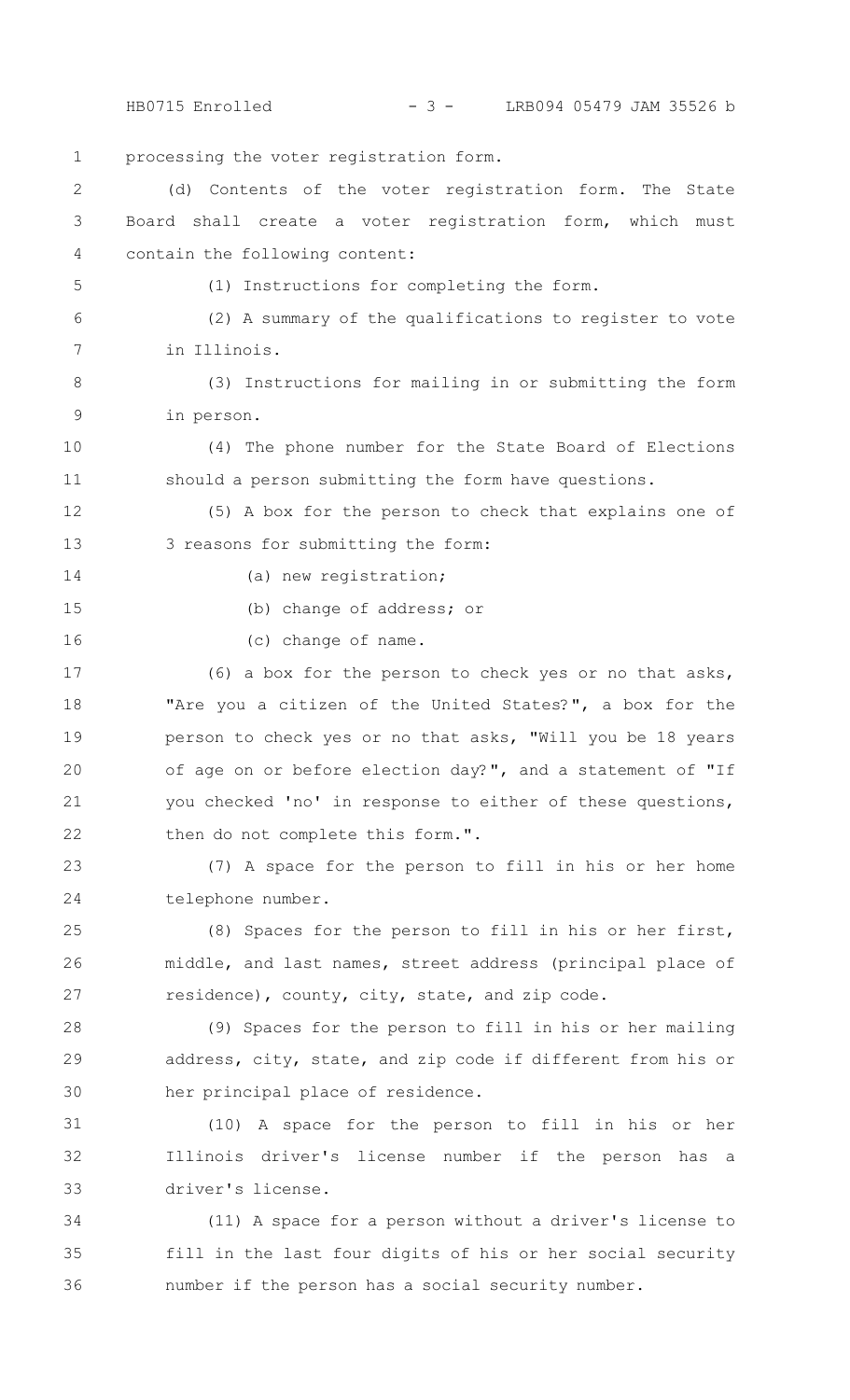(12) A space for a person without an Illinois driver's license to fill in his or her identification number from his or her State Identification card issued by the Secretary of State. 1  $\mathcal{P}$ 3 4

(13) A space for the person to fill the name appearing on his or her last voter registration, the street address of his or her last registration, including the city, county, state, and zip code. 5 6 7 8

(14) A space where the person swears or affirms the following under penalty of perjury with his or her signature: 9 10 11

12

(a) "I am a citizen of the United States.";

(b) "I will be at least 18 years old on or before the next election."; 13 14

(c) "I will have lived in the State of Illinois and in my election precinct at least 30 days as of the date of the next election."; and 15 16 17

"The information I have provided is true to the best of my knowledge under penalty of perjury. If I have provided false information, then than I may be fined, imprisoned, or if I am not a U.S. citizen, deported from or refused entry into the United States." (d) Compliance with federal law; rulemaking authority. The voter registration form described in this Section shall be consistent with the form prescribed by the Federal Election Commission under the National Voter Registration Act of 1993, P.L. 103-31, as amended from time to time, and the Help America Vote Act of 2002, P.L. 107-252, in all relevant respects. The State Board of Elections shall periodically update the form based on changes to federal or State law. The State Board of Elections shall promulgate any rules necessary for the implementation of this Section; provided that the rules comport with the letter and spirit of the National Voter Registration Act of 1993 and Help America Vote Act of 2002 and maximize the opportunity for a person to register to vote. 18 19 20 21 22 23 24 25 26 27 28 29 30 31 32 33 34 35

36

(e) Forms available in paper form. The State Board of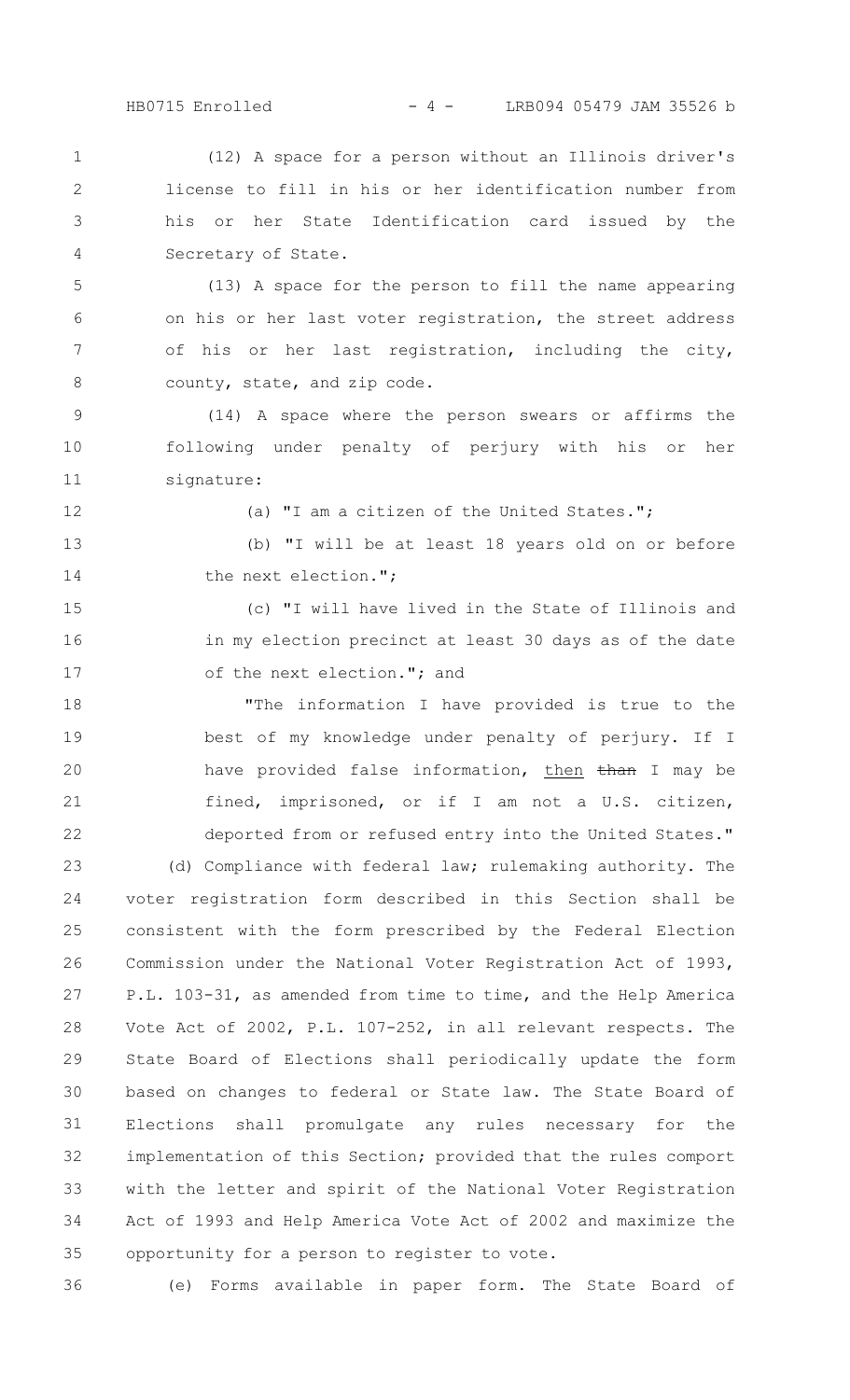HB0715 Enrolled - 5 - LRB094 05479 JAM 35526 b

Elections shall make the voter registration form available in regular paper stock and form in sufficient quantities for the general public. The State Board of Elections may provide the voter registration form to the Secretary of State, county clerks, boards of election commissioners, designated agencies of the State of Illinois, and any other person or entity designated to have these forms by the Election Code in regular paper stock and form or some other format deemed suitable by the Board. Each county clerk or board of election commissioners has the authority to design and print its own voter registration form so long as the form complies with the requirements of this Section. The State Board of Elections, county clerks, boards of election commissioners, or other designated agencies of the State of Illinois required to have these forms under the Election Code shall provide a member of the public with any reasonable number of forms that he or she may request. Nothing in this Section shall permit the State Board of Elections, county clerk, board of election commissioners, or other appropriate election official who may accept a voter registration form to refuse to accept a voter registration form because the form is printed on photocopier or regular paper stock and form. 1 2 3 4 5 6 7 8 9 10 11 12 13 14 15 16 17 18 19 20 21 22

(f) Internet voter registration study. The State Board of Elections shall investigate the feasibility of offering voter registration on its website and consider voter registration methods of other states in an effort to maximize the opportunity for all Illinois citizens to register to vote. The State Board of Elections shall assemble its findings in a report and submit it to the General Assembly no later than January 1, 2006. The report shall contain legislative recommendations to the General Assembly on improving voter registration in Illinois. 23 24 25 26 27 28 29 30 31 32

(Source: P.A. 93-574, eff. 8-21-03.) 33

(10 ILCS 5/1A-30 new) 34

Sec. 1A-30. College voter outreach. Each public 35